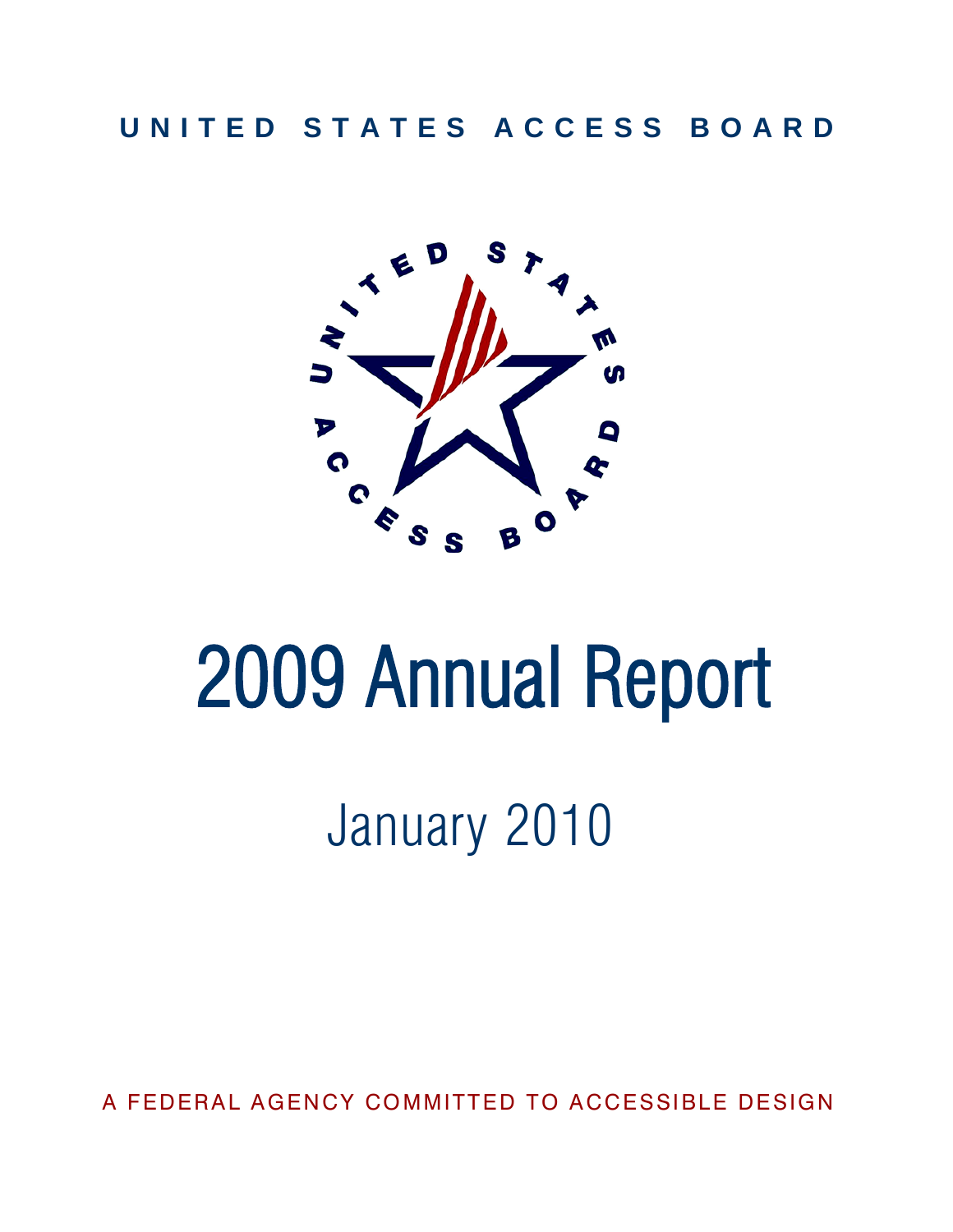#### **U N I T E D S T A T E S A C C E S S B O A R D**

DOUGLAS ANDERSON *Wheaton, Illinois*

JOHN GUNNAR BOX *Corona, California*

JOSEPH A. CIRILLO, R.A. *Middletown, Rhode Island*

> RONALD J. GARDNER *Bountiful, Utah*

EDWARD H. GEE *Stone Mountain, Georgia*

JAMES R. HARDING II, ED.D. *Tallahassee, Florida*

> PHILLIP D. JENKINS *Austin, Texas*

NEIL K. MELICK, CBO *West Palm Beach, Florida*

> NANCY STARNES *Arlington, Virginia*

ELIZABETH A. STEWART *Winter Haven, Florida*

GARY LEONARD TALBOT *Foxboro, Massachusetts*

HANS A. VAN WINKLE *Lumberton, New Jersey*

> JOHN C. WYVILL *Lincoln, Nebraska*

#### **Public Members Federal Members**

Assistant Secretary for Administration *Department of Commerce*

Principal Deputy Under Secretary of Defense for Personnel and Readiness *Department of Defense*

> ALEXA POSNY *Department of Education*

Deputy Administrator *General Services Administration*

DAVID CADE *Department of Health and Human Services*

JOHN TRASVIÑA *Department of Housing and Urban Development*

> RHEA S. SUH *Department of Interior*

> THOMAS E. PEREZ *Department of Justice*

**KATHLEEN MARTINEZ** *Department of Labor*

POLLY TROTTENBERG *Department of Transportation*

GEORGIA COFFEY *Department of Veterans Affairs*

TOM SAMRA *United States Postal Service*

1331 F Street NW, Suite 1000 ■ Washington, DC 20004-1111 ■ www.access-board.gov 202 272-0080 (v) ■ 202 272-0082 (TTY) ■ 202 272-0081 (fax) ■ e-mail: info@access-board.gov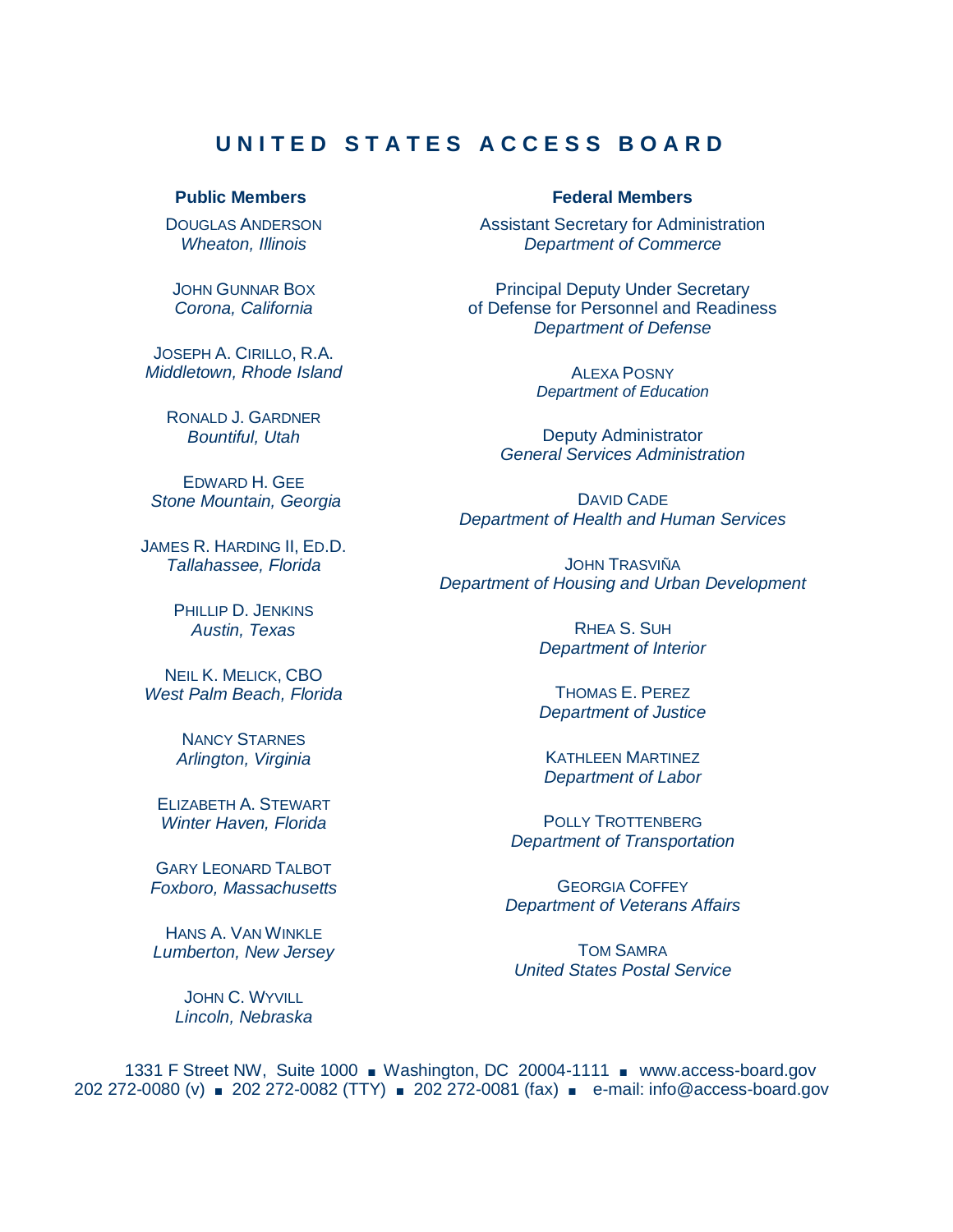

### **F Y 2 0 0 9 A N N U A L R E P O R T**

The U.S. Access Board is an independent Federal agency that promotes equality for people with disabilities through leadership in accessible design. The Board develops guidelines and standards under the Americans with Disabilities Act (ADA) and other Federal laws that address access to the built environment, transportation, communication, and information technology. In addition, the Board enforces accessibility standards covering federally funded facilities and promotes accessibility through public outreach, technical assistance, training, published guidance, and research.

#### **GUIDELINES AND STANDARDS**

Establishing design criteria and keeping them up to date constitute key Board activities. The Board's guidelines and standards cover access to facilities, vehicles, electronic and information technology, and telecommunications equipment. The Board maintains an active and varied rulemaking agenda. In 2009, the Board advanced development of new guidelines for outdoor environments, public rights-of-way, passenger vessels, and emergency transportable housing. It also made progress on updates to its accessibility criteria for information and communication technologies and guidelines for transportation vehicles.

#### *Outdoor Developed Areas*

Achieving accessibility in outdoor environments has long been a source of confusion due to challenges and constraints posed by terrain, the degree of development, construction practices and materials, and other factors. Guidelines the Board is developing for outdoor sites will provide needed guidance on achieving access to trails, picnic and camping areas, and beach routes. The Board proceeded to finalize guidelines specific to sites managed by the Federal government, including national parks and recreation areas, based on public comments it received on a proposed version. At the end of the fiscal year, the Board released a draft of the final version to provide interested parties and the public an additional opportunity for comment. The Board plans to issue final guidelines in 2010 and will proceed with similar rulemaking for non-Federal sites.

#### *Public Rights-of-Way*

The Board's guidelines for public rights-of-way will cover access to sidewalks and streets, including street crossings, access for pedestrians with vision impairments, on-street parking, and constraints posed by terrain and space limitations, among other topics. The Board previously released drafts of the guidelines for public input but must follow up with an official proposal and comment period before the guidelines can be finalized. In addition to the feedback received on earlier drafts, the upcoming proposal will incorporate information gained through close coordination with counterpart agencies and research on rights-of-way issues sponsored by the Board. The proposed guidelines also will be responsive to issues further identified through the Board's extensive outreach and training program on rights-of-way accessibility.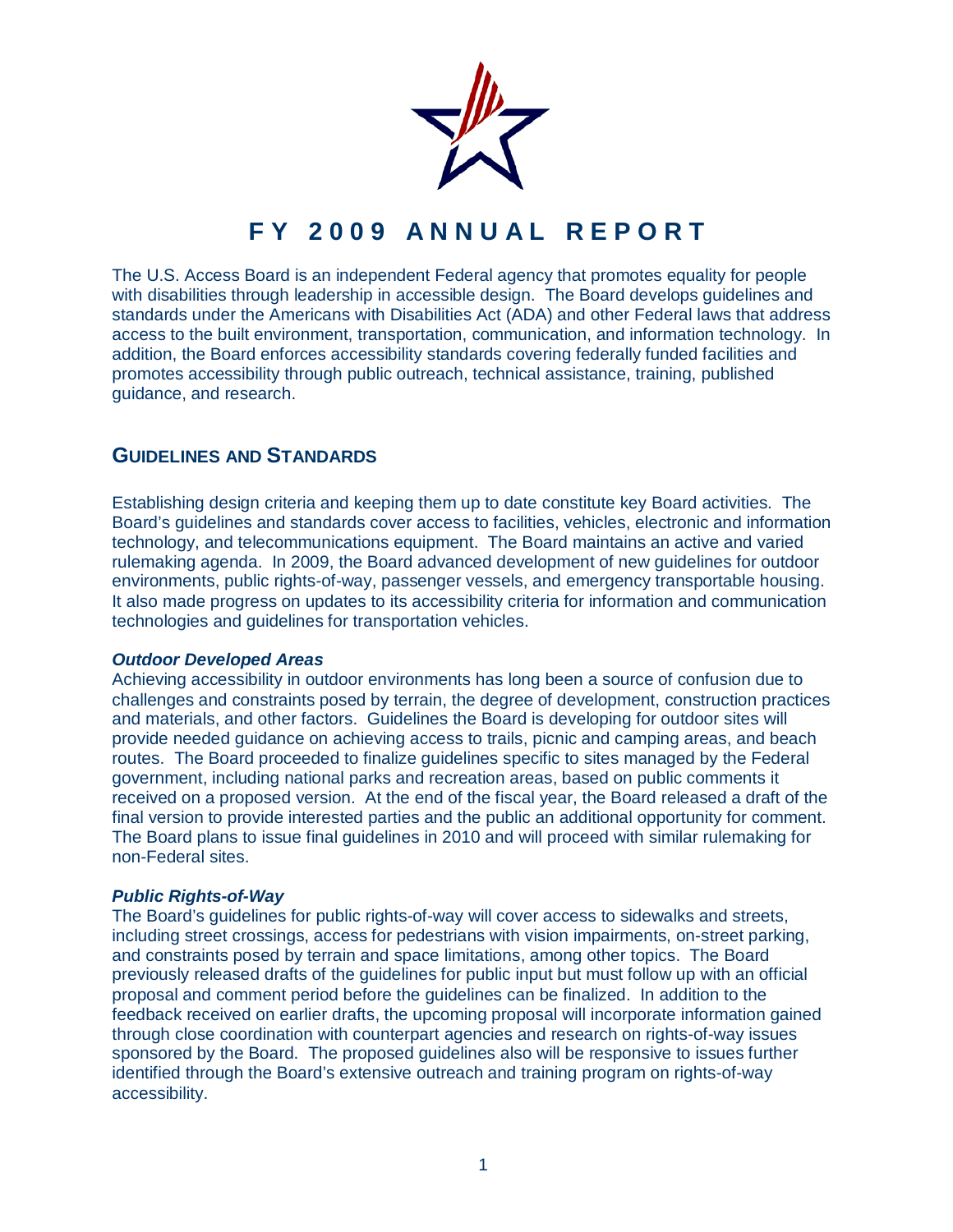#### *Emergency Transportable Housing*

The Board is supplementing its facility guidelines issued under the ADA and the Architectural Barriers Act (ABA) to specifically address temporary emergency housing made available by the government in response to natural disasters and emergencies. Access to such housing proved problematic in the aftermath of Hurricanes Katrina and Rita. Early in the fiscal year, an advisory committee organized by the Board submitted its recommendations on this rulemaking. The Advisory Committee on Emergency Transportable Housing, which included representation from disability organizations, industry and code groups, and government agencies, reviewed the Board's existing guidelines and assessed engineering and other constraints unique to this type of housing. The committee's report details access to emergency transportable housing according to existing specifications for residential facilities. The Board proceeded to craft a proposal to update its ADA and ABA guidelines based on the committee's recommendations that is due to be published for public comment in 2010.

#### *Passenger Vessels*

The Board is developing new guidelines, the first of their kind, addressing access to passenger vessels, including cruise ships, ferries, and excursion boats. The Board previously released drafts of the guidelines for public comment to collect additional information needed in this effort, including cost and impact data. Based on this input, the Board proceeded to examine remaining issues, including access to vessel alarm systems which it addressed through an advisory committee the previous year. The Board also undertook impact assessments and case studies to gather information that is needed before an official proposed set of guidelines can be released.

#### *Information and Communication Technologies*

The Board also made progress on a joint refresh of its standards for electronic and information technologies issued under Section 508 of the Rehabilitation Act and its guidelines for telecommunications products covered by Section 255 of the Communications Act. The Board advanced work on a proposal to update these requirements based on recommendations from the Telecommunications and Electronic and Information Technology Advisory Committee, which the Board had organized to review the standards and guidelines and to recommend changes. This committee, which submitted its report to the Board in the spring of 2008, recommended specific updates to the standards and guidelines that are responsive to a host of issues, including coverage of new or convergent technologies, improved solutions to access barriers, and international harmonization. The Board plans to release a draft of its proposal for public comment in 2010.

#### *Transportation Vehicles*

The Board's ADA guidelines for transportation vehicles address access to buses, vans, rail cars, and other modes of public transportation. To further its update of these guidelines, which were originally published in 1991, the Board released draft revisions to specifications for buses and vans and made them available for public comment. This draft included changes and additions addressing level boarding access, stop announcement systems, boarding devices, wheelchair spaces, headrests, and accessible routes. The Board received feedback from trade associations, disability groups, consumers, transit operators and authorities, researchers, and vehicle manufacturers. Based on this input, the Board prepared an official proposal to update the guidelines that is due to be published in 2010. After finalizing updates to the requirements for buses and vans, the Board will proceed to update remaining sections of the guidelines covering rail cars and other modes of public transportation.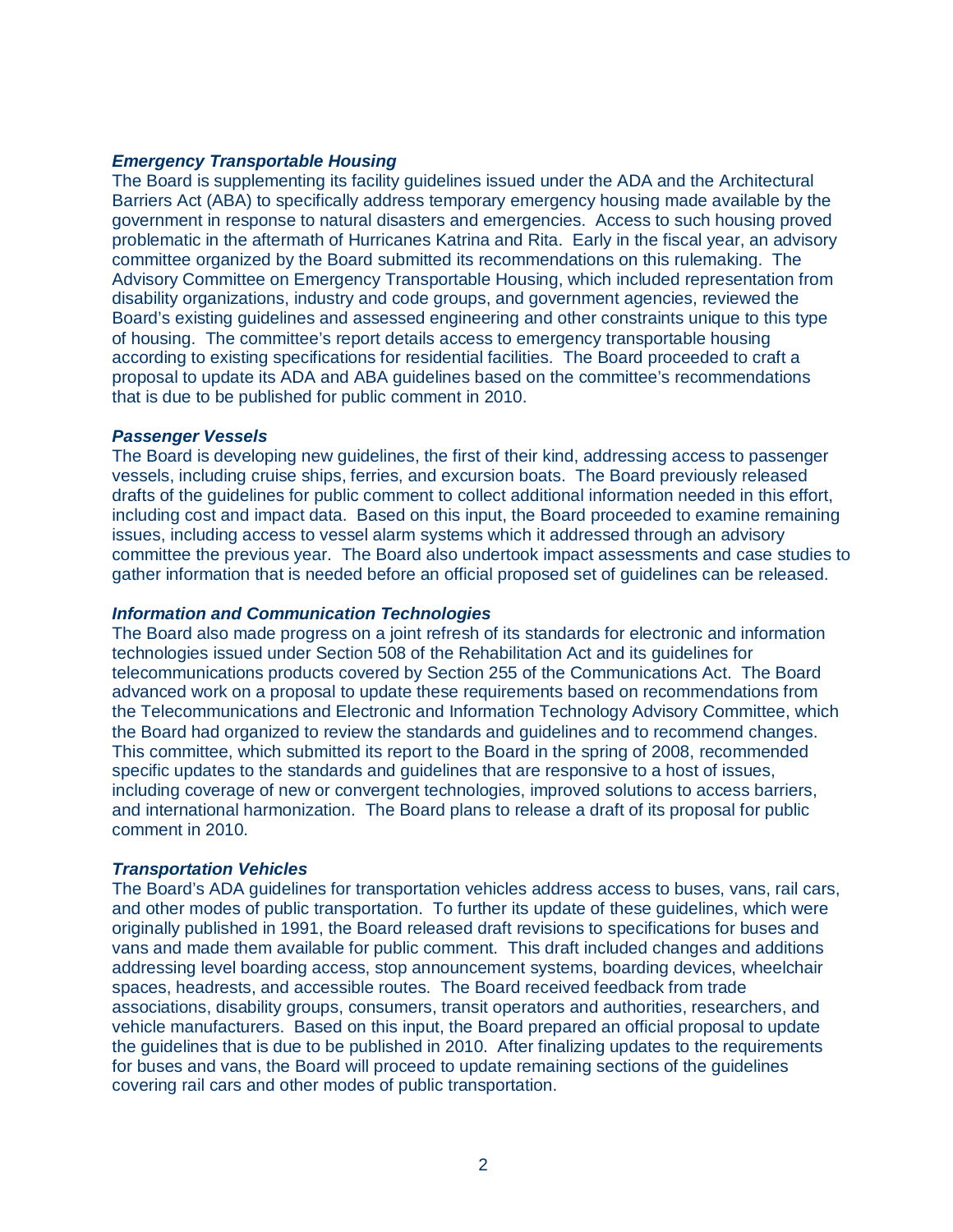#### **OUTREACH**

Each year the Board undertakes outreach initiatives to promote accessibility, raise awareness, and to engage the public on topics or issues of concern. In 2009, the Board undertook an initiative to promote accessibility in projects funded by the Recovery Act, held a town hall meeting in Boston, and conducted outreach as part of an effort to improve airport accessibility.

#### *Recovery Act Initiative*

Shortly after the "American Recovery and Reinvestment Act" became law, the Board implemented an awareness campaign to promote accessibility in projects funded by the \$787 billion measure. The act funds a wide array of projects and programs to improve infrastructure, transportation, energy efficiency, education, and health care. To help ensure that accessibility is properly integrated into Recovery Act projects, the Board prepared and disseminated information to alert funding agencies and recipients of their responsibilities under laws such as the ABA and the ADA. This effort focused on connecting people to applicable access standards and useful resources, including guidance from the Board on various topics such as building renovation, public improvement projects, information and communication technologies, and public transportation. The Board also provided training to Federal agencies responsible for Recovery Act projects.

#### *Boston Town Hall Meeting*

Each year the Board holds a town hall meeting in a different city to hear from individuals on issues of concern and to update the public on its work. The Board's 2009 annual town meeting took place in Boston in May. The day-long event featured open forums allowing members of the public to raise issues or questions of concern. It also included panel presentations on design education, museum exhibit design, and the work of the Massachusetts Architectural Access Board. Issues raised by attendees included brick sidewalks and the problems



they pose to people with mobility or vision impairments, classroom acoustics and the need for greater awareness and adoption of standards, access to medical and diagnostic equipment, point-of-sales machines and self-service kiosks, continuing barriers to access in public transit systems, and the need for research on the growing variety of mobility aids now in use. While in Boston, the Board visited WGBH's National Center for Accessible Media, the Carroll Center for the Blind, and Acentech, Inc., an acoustical consulting firm. Board members also examined access features at the Massachusetts State House, the John Adams Courthouse, and the Massachusetts Bay Transportation Authority's transit system.

#### *Board Outreach Promotes Airport Accessibility*

The Board also continued an outreach campaign initiated in 2008 on access to airports, a common source of complaints by travelers with disabilities. As part of this effort, the Board explored leading access issues to gather information for its use in raising awareness, promoting effective design, and improving compliance. The Board collected information and received briefings from invited experts on a range of topics, including self-service ticketing kiosks, security checkpoints and screening procedures, boarding bridges and devices, signage and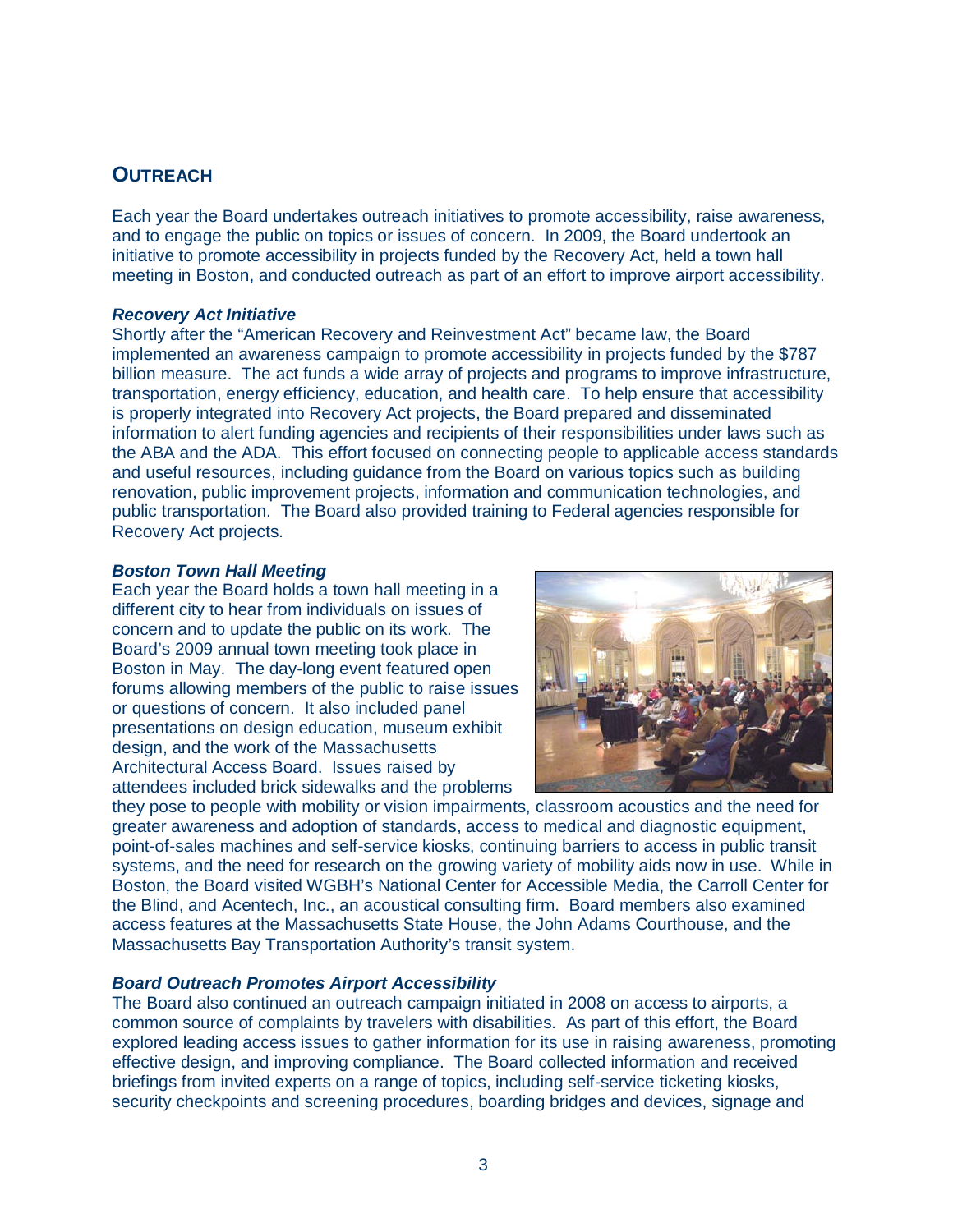communication systems, and telecommunications. The Board also met with airport designers and operators to share information on improving airport accessibility.

#### **SERVICES AND RESOURCES**

In addition to its development of guidelines and standards, the Board promotes accessible design through education, published resources, and technical assistance to the public. These services play a critical role in assisting various professionals understand and apply accessibility design requirements. The Board also ensures access to federally funded buildings through the investigation of complaints.

#### *Training*

On a regular basis, the Board travels across the country to provide training on accessible design and its guidelines and standards at different events and conferences. Most training pertains to design criteria for facilities, transportation vehicles, and information technology. Training sessions, which are targeted to the needs and interests of each audience, attract designers and architects, code officials, advocacy groups, transportation operators, the information technology industry, and other professionals in assorted fields. In FY 2009, the Board conducted 86 sessions and provided training to approximately 7,000 people.

#### *Webinars*

To supplement its training program, the Board instituted a program of monthly webinars in cooperation with the national network of regional ADA Centers. The series, to be conducted throughout FY 2010, will cover a variety of topics on accessibility pertaining to the built environment, information and communication technologies, and transportation. Scheduled sessions will review Board guidelines and standards, including the updated ADA and ABA Accessibility Guidelines, as well as Board rulemaking efforts, such as the refresh of its Section 508 standards. In addition, some webinars will be



devoted to subjects where guidance is often requested, such as toilet and bathing facilities, and to topics of interest, including guidance on achieving accessibility in projects funded by the "Recovery Act."

#### *Technical Assistance*

The Board provides technical assistance to provide guidance and to answer questions that arise in following accessibility guidelines and standards. Many inquiries concern how a specific requirement can best be met in a certain situation or seek clarification on what a particular provision means. Every day the Board provides technical assistance on its accessibility criteria and accessible design through its toll-free line as well as by email and fax. Whether it's a question about a construction or alteration project, vehicle design, or information and communication technology, people can turn to the Board for answers. This individualized guidance improves compliance and helps ensure that access is achieved properly. The Board responded to over 13,600 technical inquiries in FY 2009.

#### *Resources*

A variety of publications and guidance materials on accessibility is produced and distributed by the Board. In addition to copies of Board guidelines and standards, this information includes user-friendly companion guides, technical bulletins, manuals, and online courses. New materials are developed on a regular basis, many of which focus on clarifying recent guidelines or providing guidance in areas where guidelines are pending. For example, last year the Board